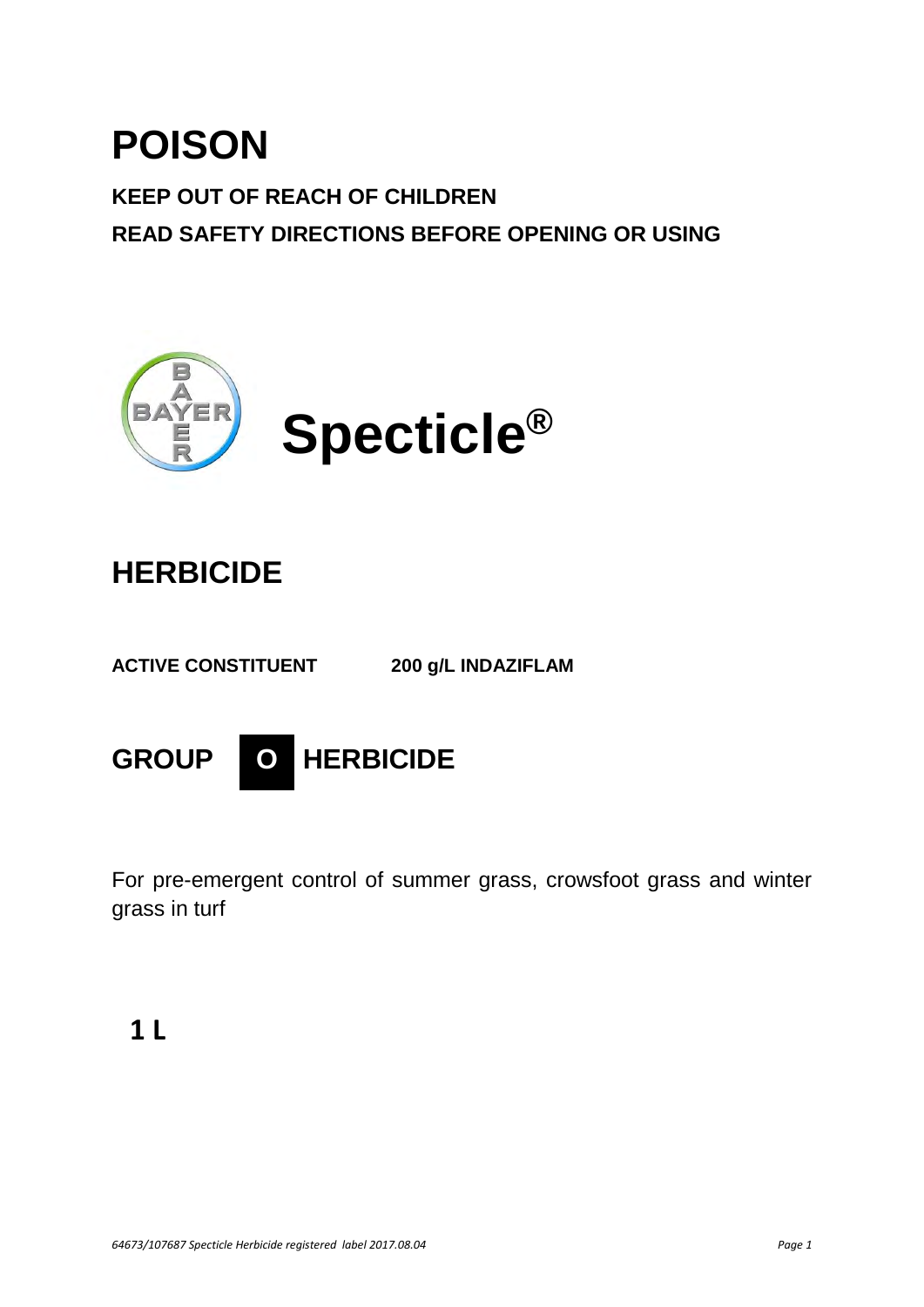#### **DIRECTIONS FOR USE**

#### **RESTRAINTS**

DO NOT apply to turf under stress.

DO NOT apply with aircraft.

DO NOT apply with a nozzle height greater than 50cm above the ground.

DO NOT apply through any type of irrigation equipment.

DO NOT apply if heavy rain or storms that are likely to cause run-off are forecast within 48 hours (golf courses) or 3 days (other turf areas).

DO NOT apply to waterlogged soil.

DO NOT irrigate turf to the point of run-off within 48 hours (golf courses) or 3 days (other turf areas) of application.

#### **SPRAY DRIFT RESTRAINTS**

**DO NOT** apply with spray droplets smaller than a **COARSE** spray droplet size category according to *"APVMA Compliance Instructions for Mandatory COARSE or Larger Droplet Size Categories"* located under this title in the GENERAL INSTRUCTIONS section of this label.

**DO NOT** apply when wind speed is less than 3 or more than 20 km per hour as measured at the application site.

**DO NOT** apply during surface temperature inversion conditions at the application site.

Users of this product **MUST make an accurate written record** of the details of each spray application within 24 hours following application and KEEP this record for a minimum of 2 years. The spray application details that must be recorded are:

- 1. date with start and finish times of application;
- 2. location address and paddocks/areas sprayed;
- 3. full name of this product;
- 4. amount of product used per hectare and number of hectares treated;
- 5. crop/situation and weed;
- 6. wind speed and direction during application;
- 7. air temperature and relative humidity during application;
- 8. nozzle brand, type, spray angle, nozzle capacity and spray system pressure measured during application;
- 9. name and address of person applying this product. (Additional record details may be required by the state or territory where this product is used.)

#### **MANDATORY NO-SPRAY ZONES**

DO NOT apply if there are sensitive crops, gardens, landscaping vegetation, protected native vegetation or protected animal habitat within 25 metres (golf courses) or 30 metres (other turf areas) downwind from the application area.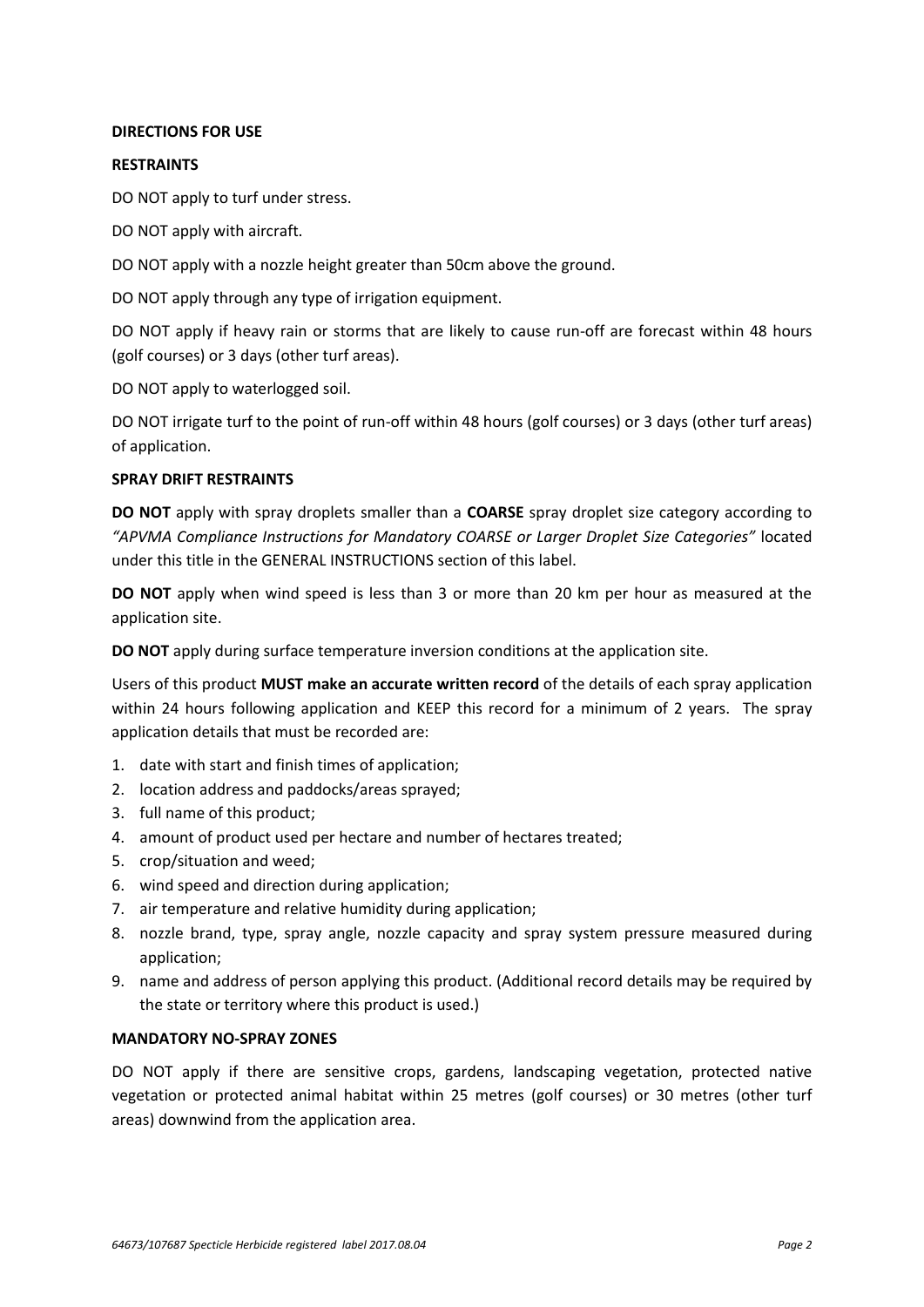DO NOT apply if there are aquatic or wetland areas including aquacultural ponds, surface streams and rivers within 5 metres (golf courses) or 10 metres (other turf areas) downwind from the application area.

| <b>SITUATION</b>                                                                                                                                                                                                                                                                                                                                 | <b>WEEDS</b><br><b>CONTROLLED</b>                                                                                        | <b>RATE</b>                                           | <b>CRITICAL COMMENTS</b>                                                                                                                                                                                                                                                                                                                                                                                            |
|--------------------------------------------------------------------------------------------------------------------------------------------------------------------------------------------------------------------------------------------------------------------------------------------------------------------------------------------------|--------------------------------------------------------------------------------------------------------------------------|-------------------------------------------------------|---------------------------------------------------------------------------------------------------------------------------------------------------------------------------------------------------------------------------------------------------------------------------------------------------------------------------------------------------------------------------------------------------------------------|
| <b>TURF</b><br>Warm season turf<br>grasses only,<br>including:<br>Bahia grass<br>(Paspalum notatum);<br><b>Buffalo</b> grass<br>(Stenotaphrum<br>secundatum);<br>Common couch<br>(Cynodon dactylon)<br>and Hybrid couches;<br>Queensland Blue<br>Couch (Digitaria<br>didactyla);<br>Kikuyu (Pennisetum<br>clandestinum);<br>Zoysia (Zoysia spp.) | Summer grass or<br>Crab grass<br>(Digitaria spp.)<br>Crowsfoot grass<br>(Eleusine indica)<br>Winter grass<br>(Poa annua) | 250<br>mL/ha<br>in 200<br>to 500 L<br>water<br>per ha | Turf should be in robust and healthy<br>condition at the time of treatment.<br>Apply prior to germination of the weeds.<br>Ensure adequate coverage for optimum<br>weed control.<br>A repeat application may be required after<br>not less than three months. Do not apply<br>more than two applications per annum.<br>Refer to the Application section in the<br>General Instructions for detailed<br>information. |

#### **DIRECTIONS FOR USE**

**NOT TO BE USED FOR ANY PURPOSE, OR IN ANY MANNER, CONTRARY TO THIS LABEL UNLESS AUTHORISED UNDER APPROPRIATE LEGISLATION** 

#### **GENERAL INSTRUCTIONS**

SPECTICLE is a selective, pre-emergent herbicide that provides residual control of certain grass weeds on established warm-season turf. Specticle controls weeds by reducing the emergence of seedlings through inhibition of cellulose biosynthesis (CB inhibitor). Specticle needs to be activated prior to weed germination for most effective control. For maximum activity against germinating weeds, Specticle requires rainfall or irrigation prior to weed germination.

#### **MIXING**

Ensure that the spray tank is completely clean prior to mixing. Half fill the spray tank with water, then with agitators in motion, add the correct amount of Specticle directly into the spray tank. Complete filling the tank with agitators in motion. Agitation must continue before and during spraying.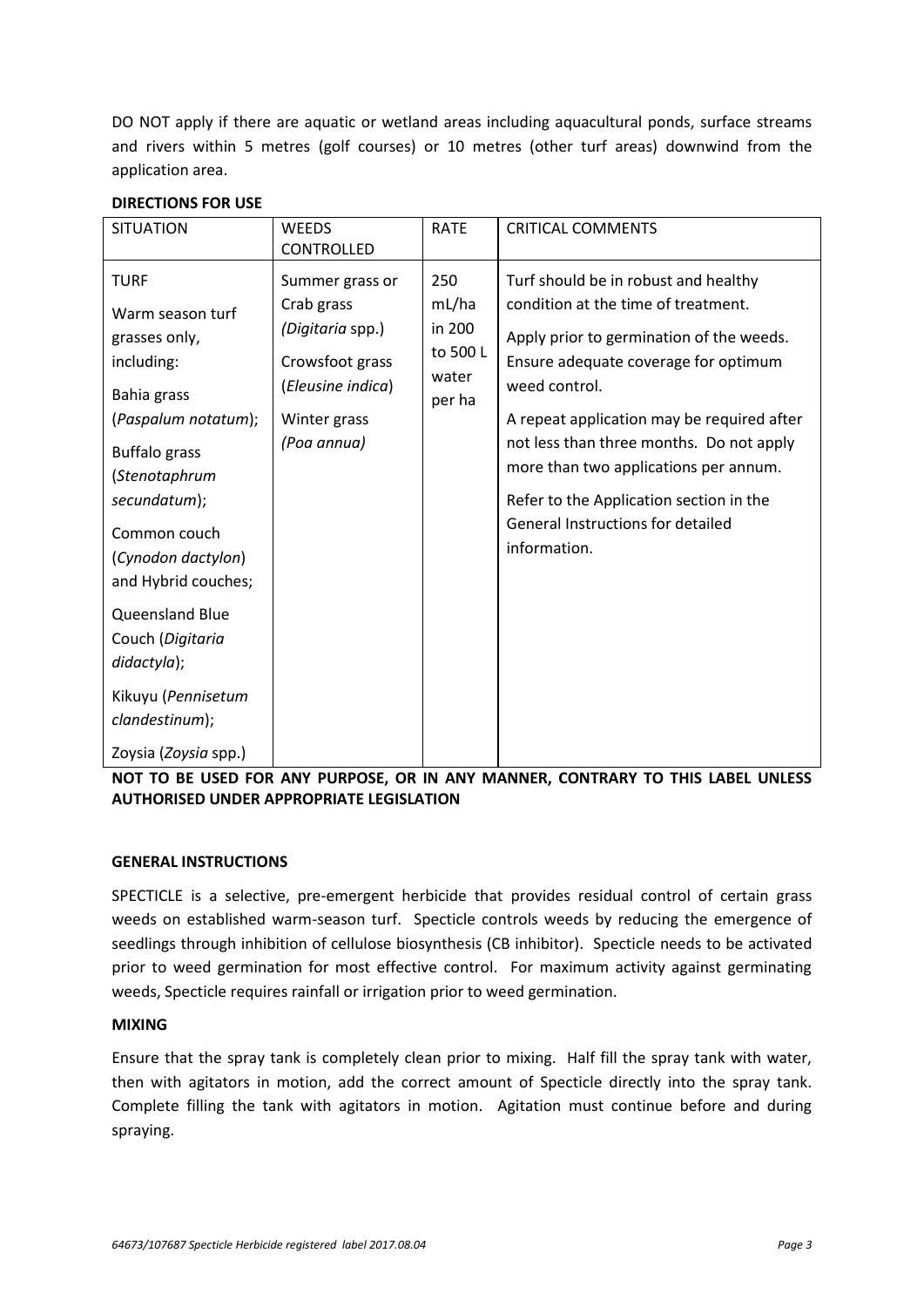#### **APPLICATION**

Ensure spraying equipment is properly calibrated before use. Uniform application is essential for satisfactory weed control. Ensure that complete and even spray coverage is achieved. DO NOT overlap sprayed areas.

#### **APVMA Compliance Instructions for Mandatory COARSE or Larger Droplet Size Categories**

Important Information: These instructions inform users of this chemical product how to lawfully comply with the requirement of a COARSE or larger spray droplet size category for spray application. Spray droplet size categories are defined in the ASAE S572 Standard (newer name may also be shown as ASABE) or the BCPC guideline. Nozzle manufacturers may refer to one or both to identify droplet size categories, but for a nozzle to comply with this requirement, the manufacturer must refer to at least one.

**Complying with the label requirement to use a specific droplet size category means using the correct nozzle that will deliver that droplet size category under the spray operation conditions being used. The APVMA has approved only the following specific methods for choosing the correct nozzle. Use one of the methods specified in these instructions to select a correct nozzle to deliver a COARSE or larger droplet size category.** 

**USE ONLY** nozzles that the nozzles' manufacturer has rated to deliver a COARSE, a VERY COARSE or an EXTREMELY COARSE droplet size category as referenced to ASAE S572 or BCPC. Choose a nozzle specified to provide the droplet size category required in the label Spray Drift Restraints.

**DO NOT** use a higher spray system pressure than the maximum the manufacturer specifies for the selected nozzle to deliver the droplet size category required in the label Spray Drift Restraint.

#### **SPRAYER CLEAN UP**

The sprayer must be thoroughly decontaminated before being used again to spray susceptible plants or turf. Ensure that the following operation is carried out in an area that is clear of waterways, desirable vegetation and tree roots, and preferably in an area where drainings can be contained.

- 1. Drain sprayer completely and wash out tank, boom and hoses with clean water.
- 2. Drain again.
- 3. Fill the tank with clean water and add 300 mL of chlorine bleach (containing 4% chlorine) per 100 L of water with agitation running.
- 4. Flush some bleach solution through booms and hoses and allow remainder to agitate in tank for 10 minutes.
- 5. Remove nozzles and filters and leave to soak in a bleach solution of 500 mL per 10 L of water while tank cleaning is in progress.
- 6. Briefly run the pump at periodic intervals to refresh chlorine solution in spray lines.
- 7. Drain tank and repeat the procedure of flushing with bleach solution.
- 8. Flush the tank, boom and hoses with clean water.

*USE OF SPECTICLE ON TURF IN COARSE AND SANDY SOILS:* Soil conditions can affect the tolerance of turf to Specticle. Coarse or sandy soils may allow for downward movement of Specticle into the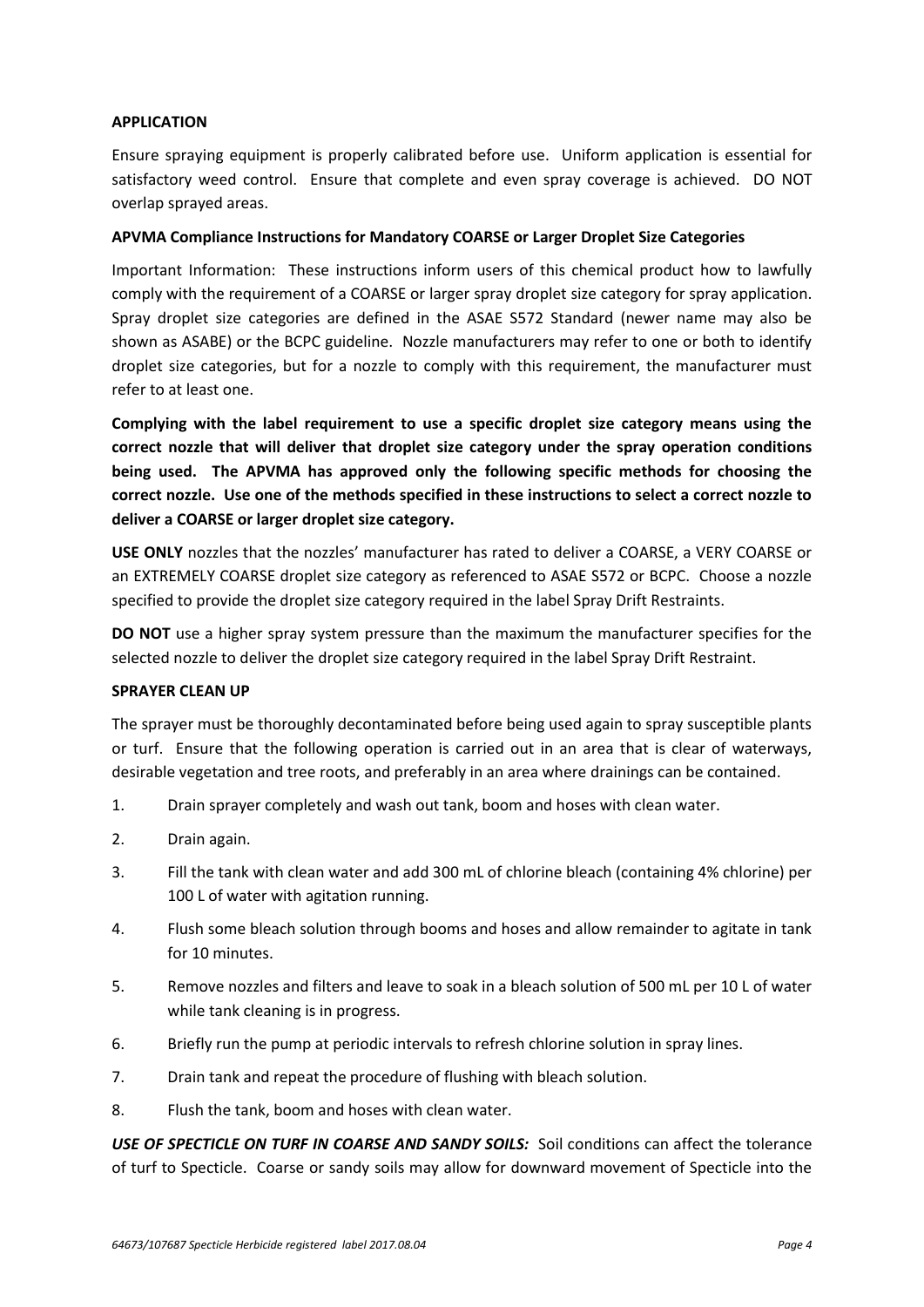root zone and cause significant damage and phytotoxicity. Prior to application of Specticle in coarse or sandy soils, confirm texture with a soil test. Turf grown in soil exceeding 80% sand or 20% gravel may be at risk. If Specticle is to be applied on these soils, evaluate treated soils for tolerance prior to large scale application.

*IRRIGATION AND WATERING AFTER APPLICATION:* Specticle will provide residual weed control when adequate moisture is present and the application is followed by rain or irrigation (3 to 6 mm) within 21 days and prior to weed seed germination. DO NOT create conditions that cause visible run-off of irrigation water. Adequate rainfall following an application will negate the need for irrigation.

*APPLICATION NEAR SENSITIVE GRASSES:* Specticle can cause turf injury and stand reduction to sensitive grasses. Specticle may affect sensitive grasses downslope from treated areas after excessive rainfall. To minimize off-target effects of Specticle on sensitive grasses, irrigate after application as directed in the IRRIGATION AND WATERING AFTER APPLICATION section of this label and observe the MANDATORY No-Spray zones. Allow turf to dry before allowing foot traffic or equipment through treated areas near sensitive grasses. DO NOT apply Specticle on uphill slopes and adjacent to greens overseeded with cool season grasses. DO NOT apply Specticle to annual and perennial ryegrass or to couchgrass overseeded with ryegrass. Specticle may be applied in situations where warm season grasses such as couchgrass are adjacent to sensitive cool season grasses. The applicator, however, must take care not to apply Specticle directly to sensitive grasses or injury may occur. Application of Specticle may be made adjacent to sensitive cool season grasses if the grass is established for at least 16 months.

**DEACTIVATING SPECTICLE:** Activated charcoal has been shown to deactivate Specticle if applied within several days of application. Application of activated charcoal within 2 weeks of an application of Specticle will not reverse phytotoxic symptoms immediately but it will aid in recovery over time. If it should be necessary to re-sod areas treated with Specticle, remove damaged turf to a depth of at least 5 cm, cultivate the soil and apply activated charcoal to bare ground prior to laying sod. Follow directions for the amount of charcoal to apply on the label of the activated charcoal.

*SEEDING, RE-SEEDING AND OVERSEEDING:* Timing of seeding, re-seeding, overseeding, sprigging and sodding turf relative to an application of Specticle needs to be monitored carefully. Specticle can inhibit root development as well as the emergence of seed. Roots of newly emerged seedlings may be damaged and establishment of sod may be affected if Specticle is applied to turf that is not well established.

*APPLICATION OF SPECTICLE PRIOR TO OVERSEEDING COUCHGRASS WITH PERENNIAL RYEGRASS OR RESEEDING INTO WARM-SEASON TURF:* Specticle may be used to control weeds in couchgrass prior to overseeding with a cool season grass or re-seeding seeded cultivars of couchgrass, provided that the interval between application and seeding is appropriate. The minimum interval between application of Specticle and seeding or overseeding is 12 months. Applications made sooner than the minimum interval may decrease the establishment of the new seedlings and reduce turf coverage.

*WARM-SEASON GRASSES ESTABLISHED WITH SPRIGS:* Specticle may be applied to sprigs of warm season grasses. The sprigs need to be well rooted prior to application. Apply Specticle no sooner than 16 months after sprigging to allow for good stand establishment. Prior to application, check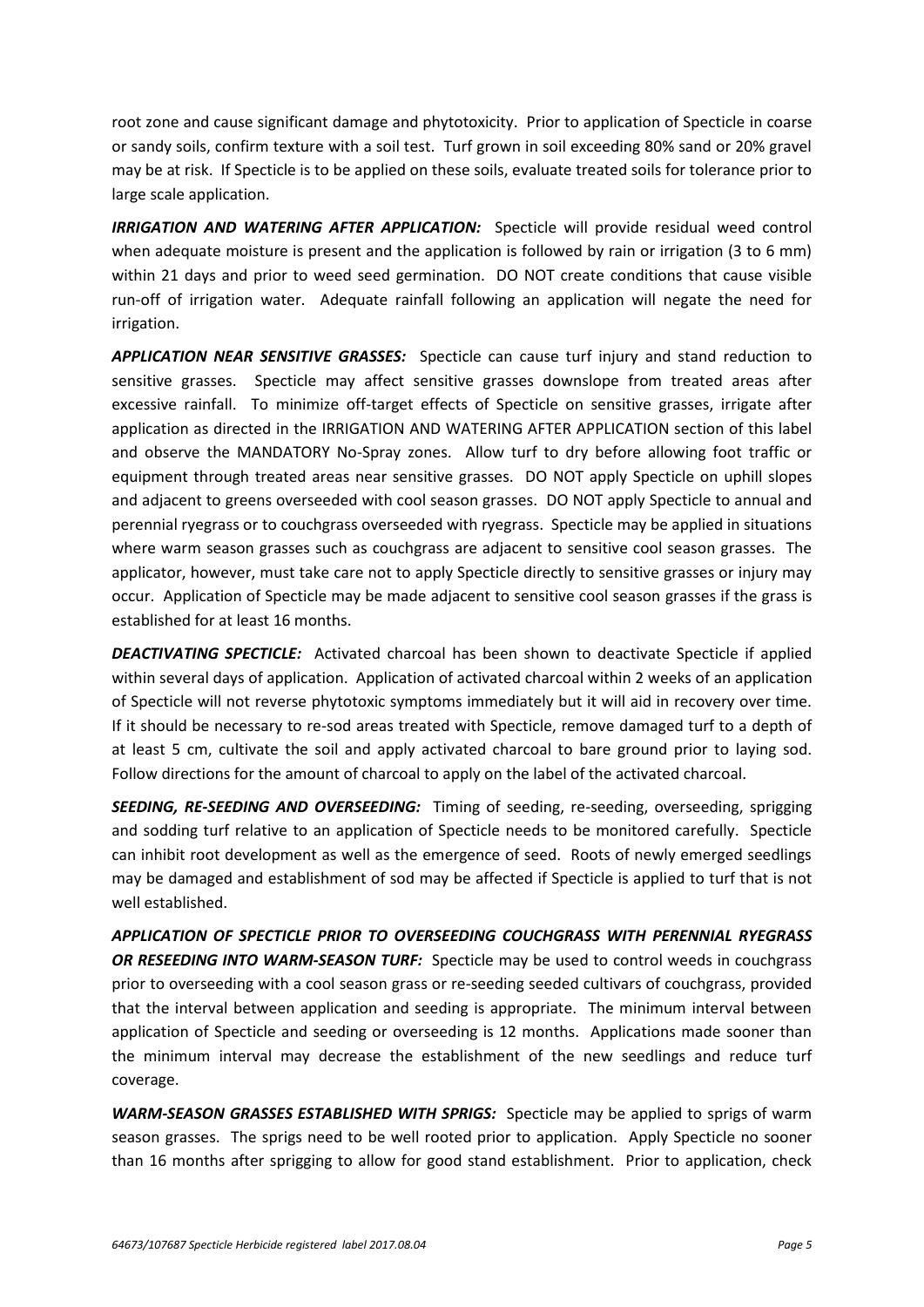rooting to make sure new roots are developing. If roots are not growing, delay application of Specticle.

*SODDING WARM SEASON GRASSES:* Delay sodding into bare ground or turf treated with Specticle until 6 months after application. Sodding before 6 months may inhibit stand establishment and reduce turf quality. For maximum establishment of sod, follow the directions for use for deactivation of Specticle using activated charcoal. Sod needs to be actively growing / established at least 3 months prior to an application of Specticle. Prior to application, check the turfgrass sod to make sure new roots are developing. If roots are not growing, delay application of Specticle.

#### **COMPATIBILITY**

As formulations of other manufacturers' products are beyond the control of Bayer and water quality varies with location, any mixture should be tested prior to mixing commercial quantities.

#### **INTEGRATED PEST MANAGEMENT**

The possible effects of this product on integrated pest management (IPM) strategies in the turf industry have not been studied at the proposed rates.

#### **HERBICIDE RESISTANCE WARNING**



SPECTICLE Herbicide is a member of the O group of herbicides (alkylazines) and has the inhibitor of cell wall [cellulose] synthesis mode of action. For weed resistance management SPECTICLE is a Group O herbicide. Some naturally-occurring weed biotypes resistant to SPECTICLE, and other Group O herbicides, may exist through normal genetic variability in any weed population. These resistant individuals can eventually dominate the weed population if these herbicides are used repeatedly. These resistant weeds will not be controlled by SPECTICLE or other Group O herbicides. DO NOT rely exclusively on SPECTICLE for weed control. Use as part of an integrated weed management program involving herbicides with other modes of action and non-chemical methods of control. Since occurrence of resistant weeds is difficult to detect prior to use Bayer CropScience Pty Ltd accepts no liability for any losses that may result from the failure of SPECTICLE to control resistant weeds.

#### **PRECAUTIONS**

DO NOT use on golf greens, tees or collars.

DO NOT use on turf:

- exhibiting injury from previous applications of other products;
- stressed under cool or cold growing season conditions;
- which is newly seeded, sodded or sprigged;
- which is not well established (turf is defined as established at least 16 months after seeding or sprigging);
- recovering from wear, scarification, aeration or coring.

#### **PROTECTION OF WILDLIFE, FISH, CRUSTACEANS AND ENVIRONMENT**

Very toxic to aquatic life. DO NOT contaminate wetlands or watercourses with this product or used containers.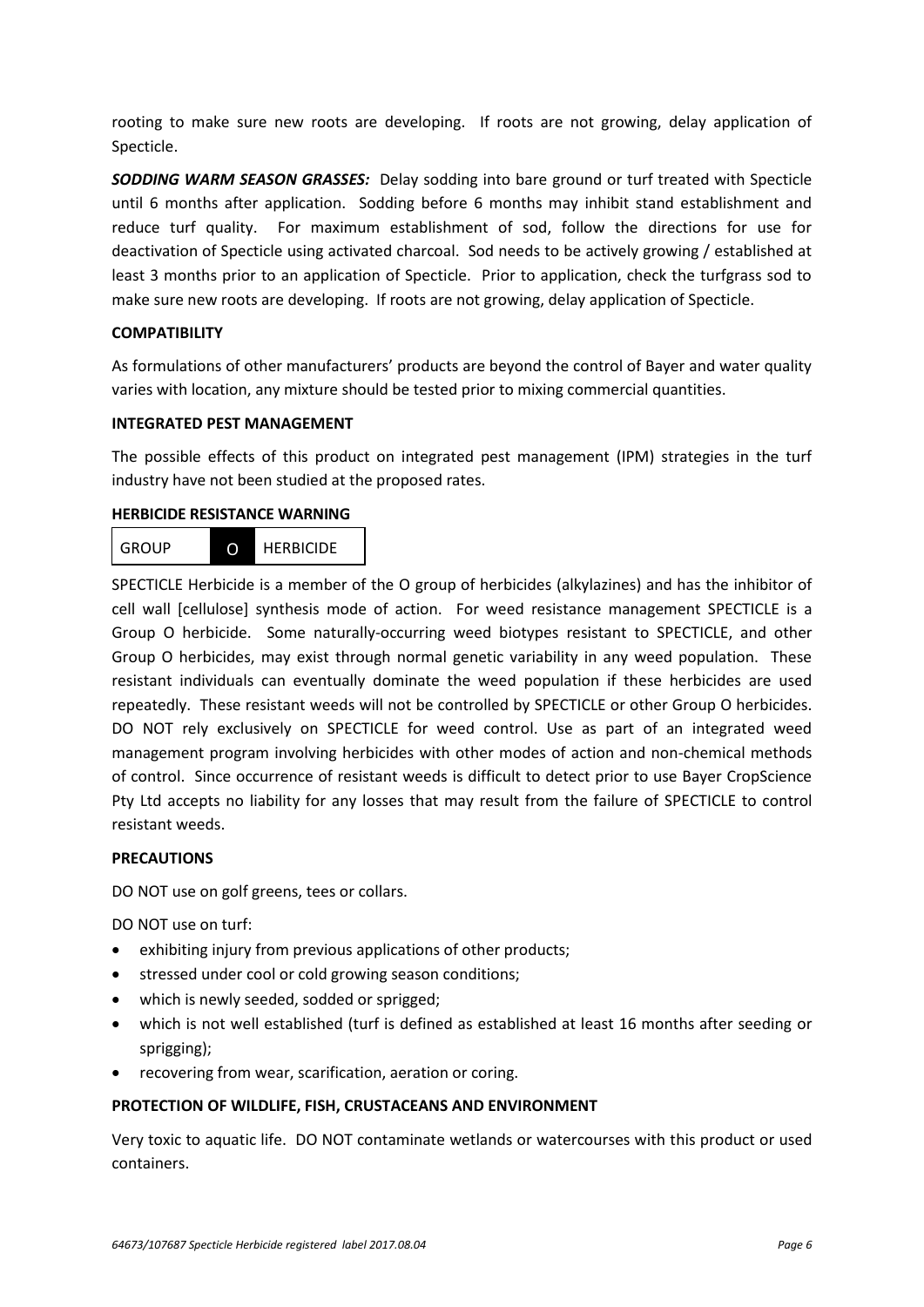#### **PROTECTION OF LIVESTOCK**

DO NOT graze treated turf or feed turf clippings from any treated area to poultry or livestock.

#### **PROTECTION OF CROPS, NATIVE AND OTHER NON-TARGET PLANTS**

DO NOT apply under weather conditions, or from spraying equipment, that may cause spray to drift onto nearby susceptible plants/crops, cropping lands or pastures. DO NOT use clippings from treated areas for mulch around vegetables or fruit trees.

#### **STORAGE AND DISPOSAL**

Store in the closed, original container in a cool, well-ventilated area. Do not store for prolonged periods in direct sunlight.Triple-rinse containers before disposal. Add rinsings to spray tank. Do not dispose of undiluted chemicals on site. If recycling, replace cap and return clean containers to recycler or designated collection point. If not recycling, break, crush, or puncture and deliver empty packaging to an approved waste management facility. If an approved waste management facility is not available, bury the empty packaging 500 mm below the surface in a disposal pit specifically marked and set up for this purpose, clear of waterways, desirable vegetation and tree roots, in compliance with relevant local, state or territory government regulations. Do not burn empty containers or product. DO NOT re-use empty container for any other purpose.

#### **SAFETY DIRECTIONS**

May irritate the eyes. Avoid contact with eyes. When opening the container, mixing and loading and using the prepared spray, wear cotton overalls buttoned to the neck (or equivalent clothing). If applying by equipment carried on the back of the user wear cotton overalls, over normal clothing, buttoned to the neck and wrists and elbow-length chemical resistant gloves. Wash hands after use. After each day's use, wash gloves and contaminated clothing.

#### **FIRST AID**

If poisoning occurs contact a doctor or Poisons Information Centre. Phone Australia 13 11 26; New Zealand 0800 764 766.

#### **SAFETY DATA SHEET**

Additional information is listed in the Safety Data Sheet which may be found at www.environmentalscience.bayer.com.au.

#### **EXCLUSION OF LIABILITY**

This product must be used strictly as directed, and in accordance with all instructions appearing on the label and in other reference material. So far as it is lawfully able to do so, Bayer CropScience Pty Ltd accepts no liability or responsibility for loss or damage arising from failure to follow such directions and instructions.

APVMA Approval No.: 64673/107687

Specticle® is a Registered Trademark of the Bayer Group

#### **FOR 24 HOUR SPECIALIST ADVICE IN EMERGENCY ONLY PHONE 1800 033 111**

Bayer CropScience Pty Ltd ABN 87 000 226 022 Level 1, 8 Redfern Rd